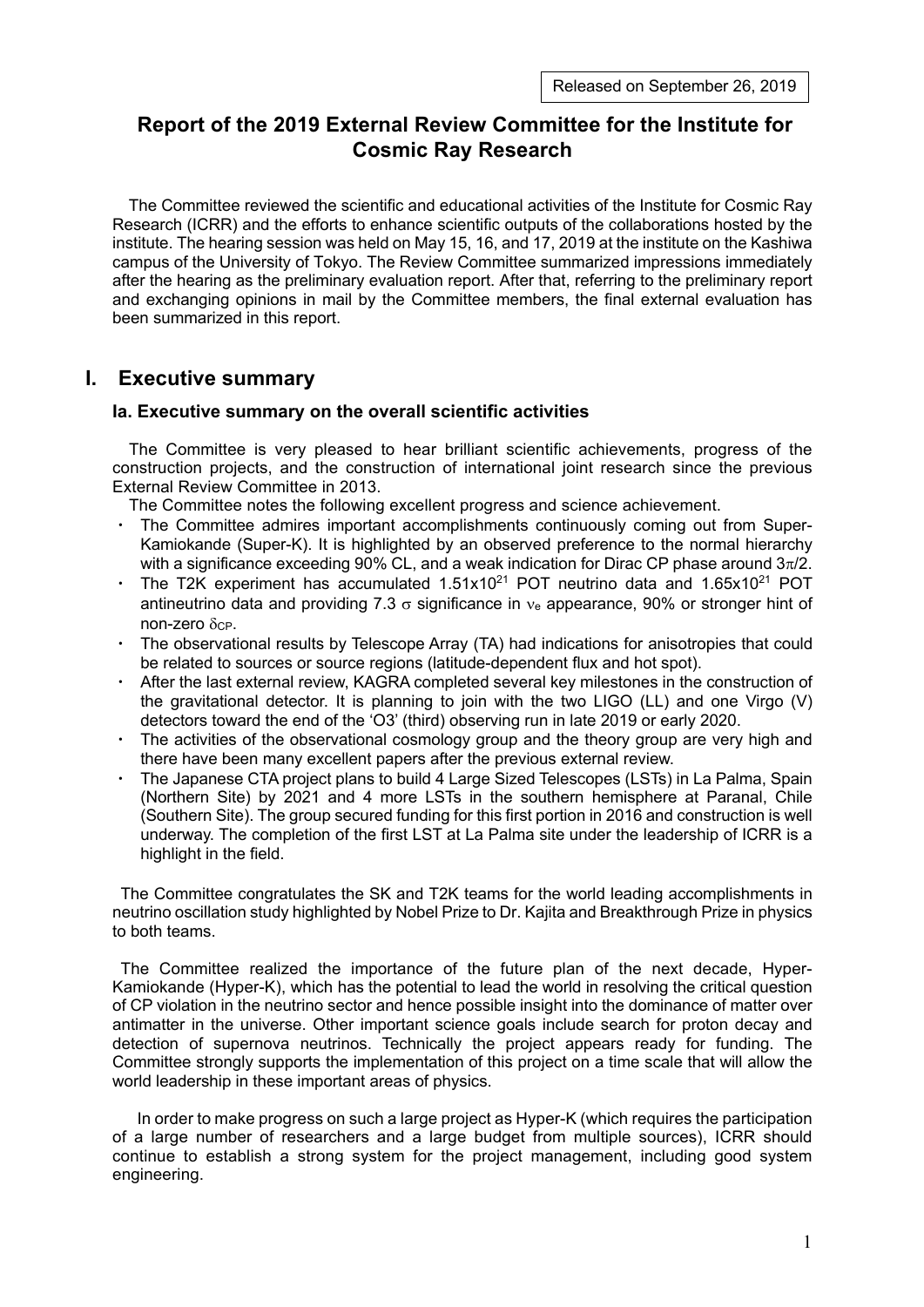KAGRA is transitioning from a construction project to an operational detector. Key to its success is a continued focus on commissioning and development of a model for long term sustainable operations. We encourage KAGRA (and other gravitational wave detector projects) to develop personnel exchanges to help KAGRA (and all detectors) advance their science goals.

The Committee strongly supports ICRR to seek funding for four LSTs at the southern CTA site.

The Committee had the opportunity to interview young researchers. Young researchers appeared to be generally satisfied with the ICRR research environment. However, the Committee heard that there were several requests for more frequent exchanges and interactions with other research fields.

The Committee encourages ICRR to further develop its diversity policy and program including, for example, opening postdoc position in summer to accommodate applicants from overseas.

### **Ib. Executive summary of individual projects/programs**

### 1. Neutrino and Astroparticles

- 1-1) **Super-K:** Super-K has observed a preference to the normal hierarchy with a significance exceeding 90% CL, and a weak indication for Dirac CP phase around  $3\pi/2$ . These are the remaining primary questions in the PMNS paradigm. The solar neutrino analysis has further lowered the threshold and the day-night asymmetry has been observed at 2.9  $\sigma$  level. The tension found in  $\Delta m^2$ <sub>21</sub> measurements is notable. Apart from oscillation, the world-leading searches for WIMP self-annihilation, nucleon decay, galactic supernova, and supernova relic neutrinos have been conducted. The detector has been refurbished and the water leak has been successfully fixed. It is an important step toward the realization of SK-Gd.
- 1-2) **T2K:** The T2K experiment has accumulated  $1.51 \times 10^{21}$  POT neutrino data and  $1.65 \times 10^{21}$ POT antineutrino data and also continuously improving the analysis. T2K has provided 7.3  $\sigma$ significance in  $v_e$  appearance, 90% or stronger hint of non-zero  $\delta_{CP}$ . The coming gadolinium addition in Super-K will help improving antineutrino analysis. Also, accelerator and near detector upgrades will improve both the statistics and systematic errors. There are ongoing efforts of joint analysis between T2K and NO<sub>V</sub>A for better understanding of systematics.
- 1-3) **XMASS:** The XMASS detector has completed its data taking achieving the largest exposure of a xenon detector to possible dark matter (1330 tonne days). It achieved the highest photoelectron per unit energy deposit of liquid xenon detectors and the resulting sensitivity to low energy electrons has allowed a sensitive search for annual modulation in the signal as reported by DAMA but this report has not been confirmed. Final analysis is underway. The group will move its focus to the XENONnT project.
- 1-4) **Hyper-Kamiokande:** The ICRR has initiated the major international project Hyper-K and has provided the scientific and technical leadership for this exciting project. This project offers world-leading research in several critical areas of physics: it has the potential for discovery of CP violation in the neutrino sector with significance of up to 8  $\sigma$  for favourable values of  $\delta$ c<sub>P</sub>; it can fix the mass hierarchy for neutrinos; it offers an order of magnitude increase in sensitivity to proton decay; it will provide new sensitivity to astronomical processes such as current and historical supernovae, and it will allow further study of atmospheric and solar neutrino oscillation.
- 2. High Energy Cosmic Rays
	- 2-1) **Telescope Array:** Telescope Array (TA) is the largest detector for ultra-high energy cosmic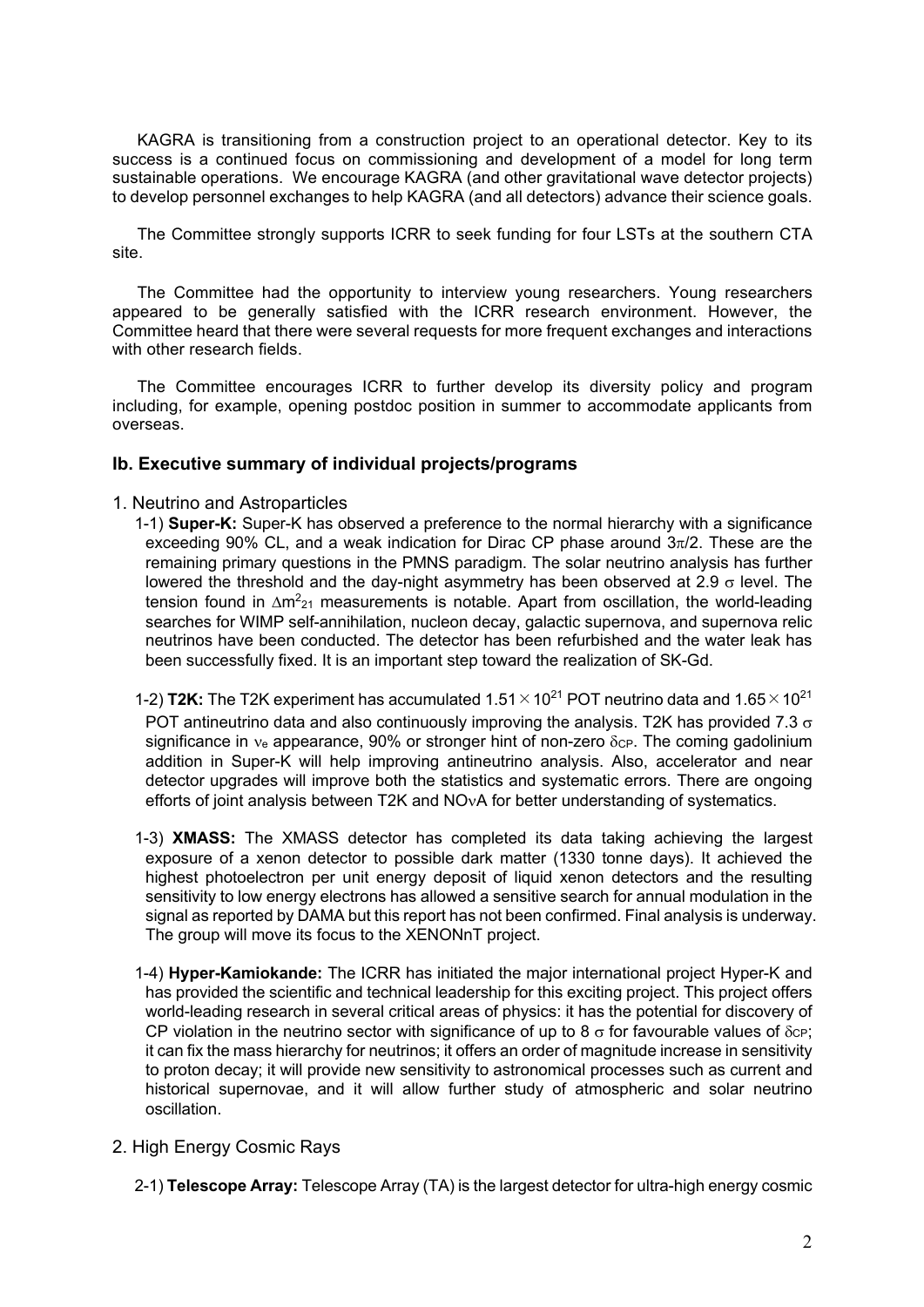rays (UHECR) in the northern hemisphere. Japanese groups, under the leadership of ICRR, are the driving force in building, extending, and operating TA. Data taken with TA are of absolutely essential importance to ensure full-sky coverage at the highest cosmic ray energies. Recent highlights of TA include the measurement of the energy spectrum over several decades in energy and indications of anisotropies at different angular scales. The physics reach of TA is mainly limited by event statistics at the highest energies. Therefore, the ongoing extension of TA to TAx4 is a scientifically well-justified upgrade that is of key importance. In addition to the increase of the aperture also the collection of composition-sensitive information will be very important.

- 2-2) **Tibet ASγ:** The Tibet ASγ experiment is an air shower array that operates in Tibet at high altitude. Focusing on very high-energy (VHE) gamma-ray astronomy and cosmic ray astrophysics, the experiment has been upgraded several times over the years. Recent scientific highlights include the detection of Galactic sources of VHE gamma rays extending above 100 TeV and studies of the coronal and interplanetary magnetic fields. Tibet ASγ is a running experiment with moderate operations costs. Accumulation of many years of data is necessary for the study of the solar magnetic field using the shadow of the sun and the detailed study of solar activity.
- 2-3) **Cherenkov Telescope Array (CTA):** CTA plans to observe very high-energy (VHE) gamma rays at two sites, in the Canary Islands, Spain (CTA-N) and at Paranal, Chile (CTA-S). The Japanese CTA collaboration led by ICRR is responsible for construction of 4 Large-Sized Telescopes (LSTs) at each site in collaboration with an international sub-consortium. The funding for the LSTs at CTA-N was granted in 2016; the first LST has been constructed and is being commissioned now. CTA-S is planned for completion on a longer time scale and we endorse the plan by ICRR to request the funding for the LSTs for CTA-S. Although the progress made by the Japanese CTA group is very impressive, the time-span required to harvest science and the remoteness of the sites will pose new challenges for the group beyond the tenure of key scientists.
- 2-4) **High Energy Astrophysics:** The group consists of the leader (Associate Professor), an Assistant Professor, one postdoc and two graduate students. As a theoretical group within ICRR, they are making an important contribution not only to the physics topics relevant to their task, the physics of cosmic accelerators, the physics of potential cosmic ray sources, etc., but also to the organization of seminars on special topics and educational seminars for students.
- 2-5) **Ashra (R&D):** Ashra is a novel detector developed to detect various transient events with wide FOV in the optical waveband. However, it is still a project in R&D stage although the development started more than 15 years ago. The publication record is poor since the last review in 2013, with no scientific results published in refereed journals. The project is far behind its initial goals while its competitors are already publishing results.
- 2-6) **ALPACA (R&D):** ALPACA is a proposed cosmic-ray/gamma-ray experiment to be built at a high-altitude site in Bolivia. As conceived, the experiment would consist of a moderate-sized air shower array and an underground muon detector. Studies have been carried out to estimate its performance and sensitivity to gamma-ray point sources, such as possible PeVatron sources.
- 3. Astrophysics and Gravitational Waves
	- 3-1) **KAGRA:** The KAGRA cryogenic underground interferometer has been fully constructed and has entered in the critical commissioning phase to identify and reduce the detector noise sources to improve its sensitivity. Flooding of the KAGRA tunnels, a major problem encountered during construction phase, has been mitigated by installing waterproofing. KAGRA has a stated goal of joining the LIGO-Virgo 'O3' observing run in late 2019 or early 2020. Plans for a future upgrade of KAGRA to go beyond its current design goal are under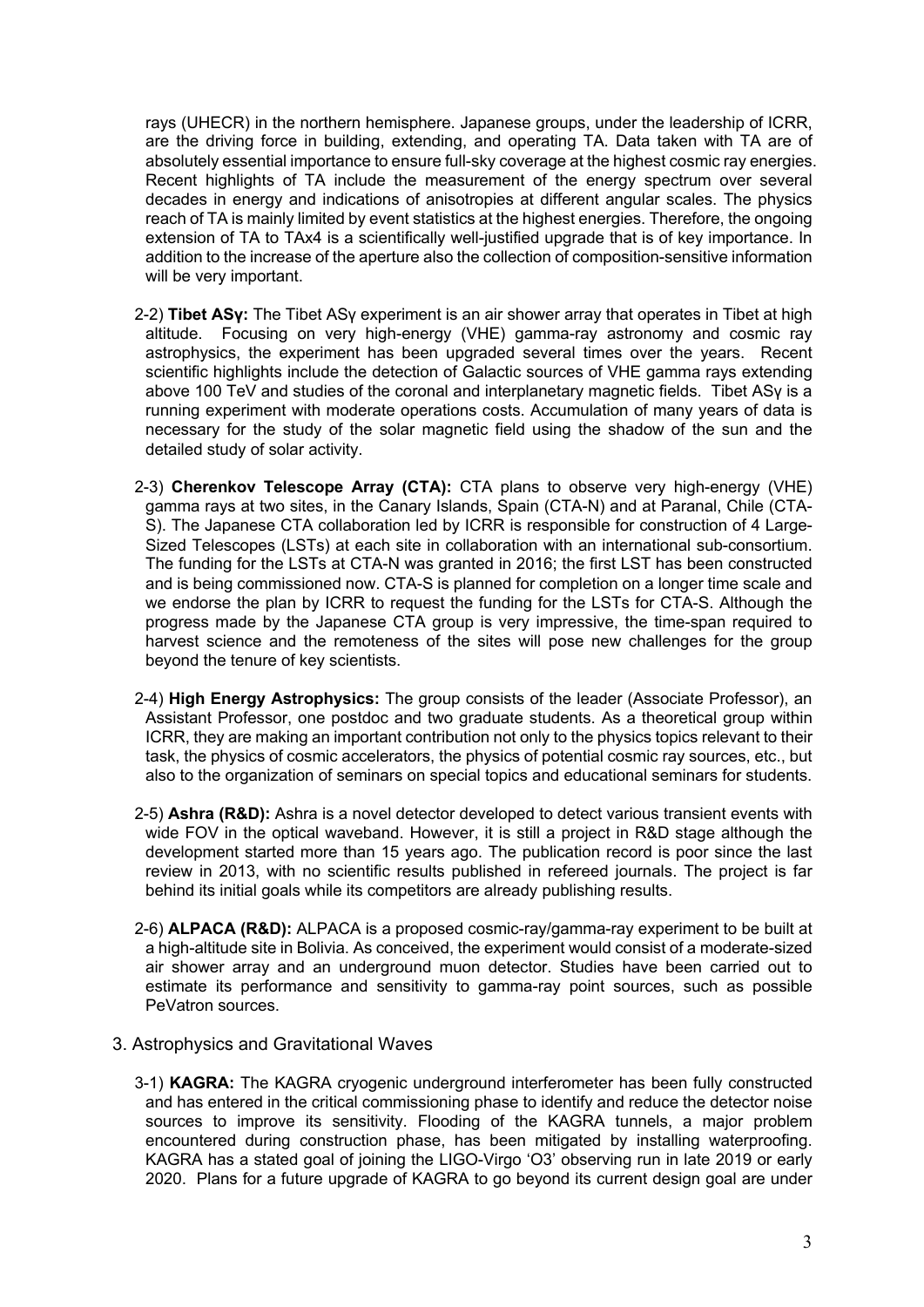development, and will require contributions from other countries.

- 3-2) **Observational Cosmology:** The Observational Cosmology Group is a productive group in ICRR using observations to study the cosmic re-ionization epoch and early galaxy formation and structure. They are the leading group in the Subaru Hyper Suprime-Cam (HSC) Collaboration for surveying high redshift galaxies.
- 3-3) **Theory:** The theory group is studying particle physics phenomenology and particle cosmology which are related to physics beyond the Standard Model of particle physics. The research topics covered by the group include dark matters, axions, SUSY and Higgs phenomenology, inflation in the early Universe, baryogenesis and the origin of primordial black holes.

# **II. Evaluation of individual projects/programs**

- 1. Neutrino and Astroparticles
	- 1-1) **Super-K:** The Committee admires important accomplishments continuously coming out from Super-K. Neutrino oscillation analysis is providing new exciting indications and the planned gadolinium addition will expand the frontier of neutrino research.

Super-K has been steadily improving the precision of neutrino oscillation parameters. It is highlighted by an observed preference to the normal hierarchy with a significance exceeding 90% CL, and a weak indication for Dirac CP phase around  $3\pi/2$ . These are the remaining primary questions in the PMNS paradigm. The significance of  $v<sub>t</sub>$  appearance in atmospheric neutrino oscillation has been improved to 4.6  $\sigma$  by employing a neural network-based analysis. The solar neutrino analysis lowered the threshold down to 3.49 MeV with various efforts in water system, DAQ and software. The observed day-night asymmetry is  $2.9 \sigma$  level. The tension found in  $\Delta m^2$ <sub>21</sub> measurements is notable. Apart from oscillation analysis, the worldleading searches for WIMP self-annihilation, nucleon decay and galactic supernova have been conducted. The lifetime limit of major nucleon decay modes reached more than or close to  $10^{34}$  years by utilizing a new technique of neutron tagging.

The obtained flux upper limits of supernova relic neutrinos (SRN) already reached within a factor of model predictions. New search for SRN by tagging neutron capture on hydrogen has been performed with SK-IV data and the world best limit has been extended down to 16 MeV. The addition of Gadolinium in Super-K for neutron tagging is a major upgrade of the detector in this context to happen in early 2020. The necessary developments including water transparency and radiopurity are successful. Expected detection of SRN will open a new window to reveal the history of star formation. The Committee congratulates the success of fixing the water leak of Super-K as an important step toward the realization of SK-Gd. The speedy increase of Gadolinium concentration may be necessary to accumulate sufficient statistics before the HK start. The Committee recommends that the Super-K team pursues the investigation of flasher or dead PMTs, although it is a small fraction, for future large detectors using similar technology.

1-2) **T2K:** The T2K collaboration consists of about 470 collaborators from 12 countries and ICRR team is playing important roles with responsibilities on the main detector and modeling of neutrino-nucleus interaction. The experience developed in atmospheric neutrino analysis is well reflected to the T2K data analysis. The T2K experiment has accumulated  $1.51 \times 10^{21}$ POT neutrino data and  $1.65 \times 10^{21}$  POT antineutrino data and providing 7.3  $\sigma$  significance in  $v<sub>e</sub>$  appearance, 90% or stronger hint of non-zero  $\delta_{CP}$ . The team is continuously improving the analysis by larger fiducial volume with new sophisticated event reconstruction and new use of  $CC1\pi$  sample. The Committee admires these great accomplishments. The coming gadolinium addition in Super-K will help improving antineutrino analysis and T2K itself is also being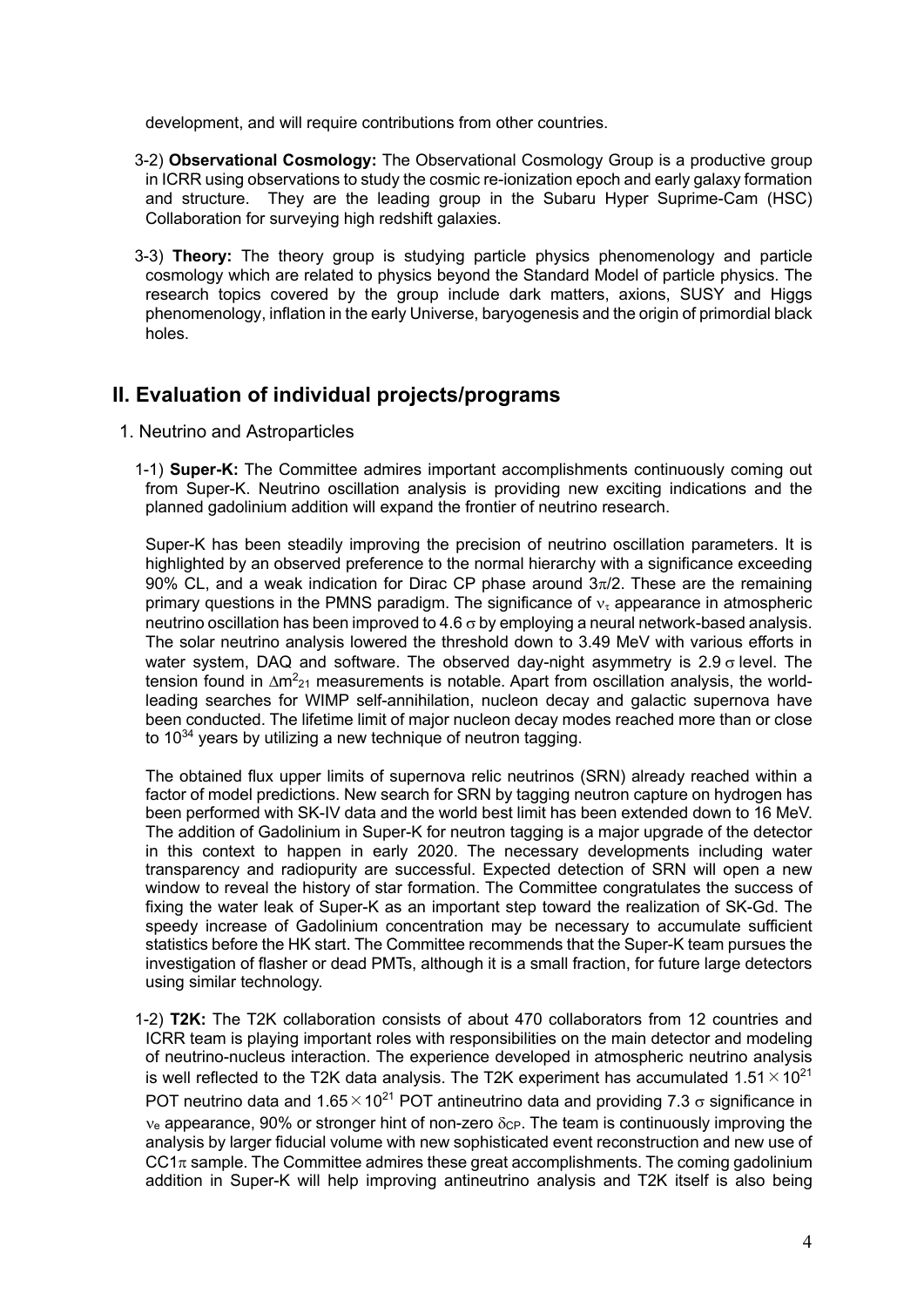updated by 2021 by means of accelerator upgrade and near detector upgrade. More positive participation in near detector from ICRR team will be helpful to reduce total systematic errors. NO<sub>V</sub>A is approaching the same target with different energy and different systematics. The Committee thinks the ongoing efforts of joint analysis between T2K and NO<sub>V</sub>A is very healthy. The Committee also recommends that it also involves atmospheric neutrino data in the joint analysis toward the evidence of non-zero  $\delta$ c<sub>P</sub> and determination of neutrino mass ordering. It will highly elevate the importance and visibility of ICRR.

1-3) **XMASS:** The XMASS project has successfully completed its data taking and is now in the final analysis phase. Backgrounds from the PMT support system have been reduced by almost an order of magnitude allowing interesting physics to be accessed. Important technical achievements include providing the exposure of 1330 tonne-days, which is the largest among existing xenon-based dark matter search experiments. It also achieved the photoelectron yield that is higher than that of any other xenon dark matter detector. This permitted a sensitive detection of low energy electron recoils. A particularly important impact has been a search for annual modulation in the low energy region where DAMA claims a signal. No support for such a modulation is seen even though the exposure and the statistical precision exceed those of the DAMA measurement. Seventeen papers were published in leading journals during the review period.

The project achieved the lowest radon background of the xenon detectors. However, the project has shown that the total backgrounds in the single-phase xenon detector are higher than in the dual phase detectors and this limits the sensitivity to the primary target which is the observation of WIMP dark matter. It has therefore been decided to stop the single-phase program and the group will join an existing project XENONnT to search for dark matter at the tonne scale with a dual phase detector. The Committee supports this decision. The team has clear expertise to bring to the project and this will allow Japanese access to a world leading facility for dark matter searches.

1-4) **Hyper-K:** This project has the potential to lead the world in resolving the critical question of CP violation in the neutrino sector and hence possible insight into the dominance of matter over antimatter in the universe. It also offers world leading capability for the discovery of proton decay – a key prediction of grand unified theories of the fundamental forces of nature. These are huge issues that will shape the future of basic science. It is a project that leverages the expertise in large water Cerenkov detection technology built up at the ICRR over the past 3- 4 decades which has led to an impressive string of science discovery recognized by 2 Nobel prizes. The ICRR has provided the scientific and technical leadership for this exciting project. The Committee strongly supports the implementation of this project on a time scale that will allow the world leadership in these important areas of physics. In addition, it offers world leading extensions to the earlier programs in supernovae detection, atmospheric neutrino physics and precision solar neutrino physics.

During the period of this review the ICRR team has led the development of a detailed design for the project and the resulting design report has been subject to external reviews. In concept, the detector is similar to Super-K but there are many changes necessary to accommodate the order of magnitude larger volume and to take advantage of more modern technology. Much work has been carried out to establish a design for the excavation and support of the massive cavern. New phototubes offering much higher sensitivity and charge and timing resolution have been developed. Many simulations have been carried out to probe the sensitivity of the facility to new physics. Technically the project appears ready for funding.

The scale of this project requires a strong scientific and management team and it is critical that such the leadership of this team be identified very soon. The Committee is pleased to learn of the moves to establish a consortium of institutions in the University of Tokyo to provide this team. The Committee were shown the planned management organization and was satisfied that this would provide the structure needed for such a large and complex project.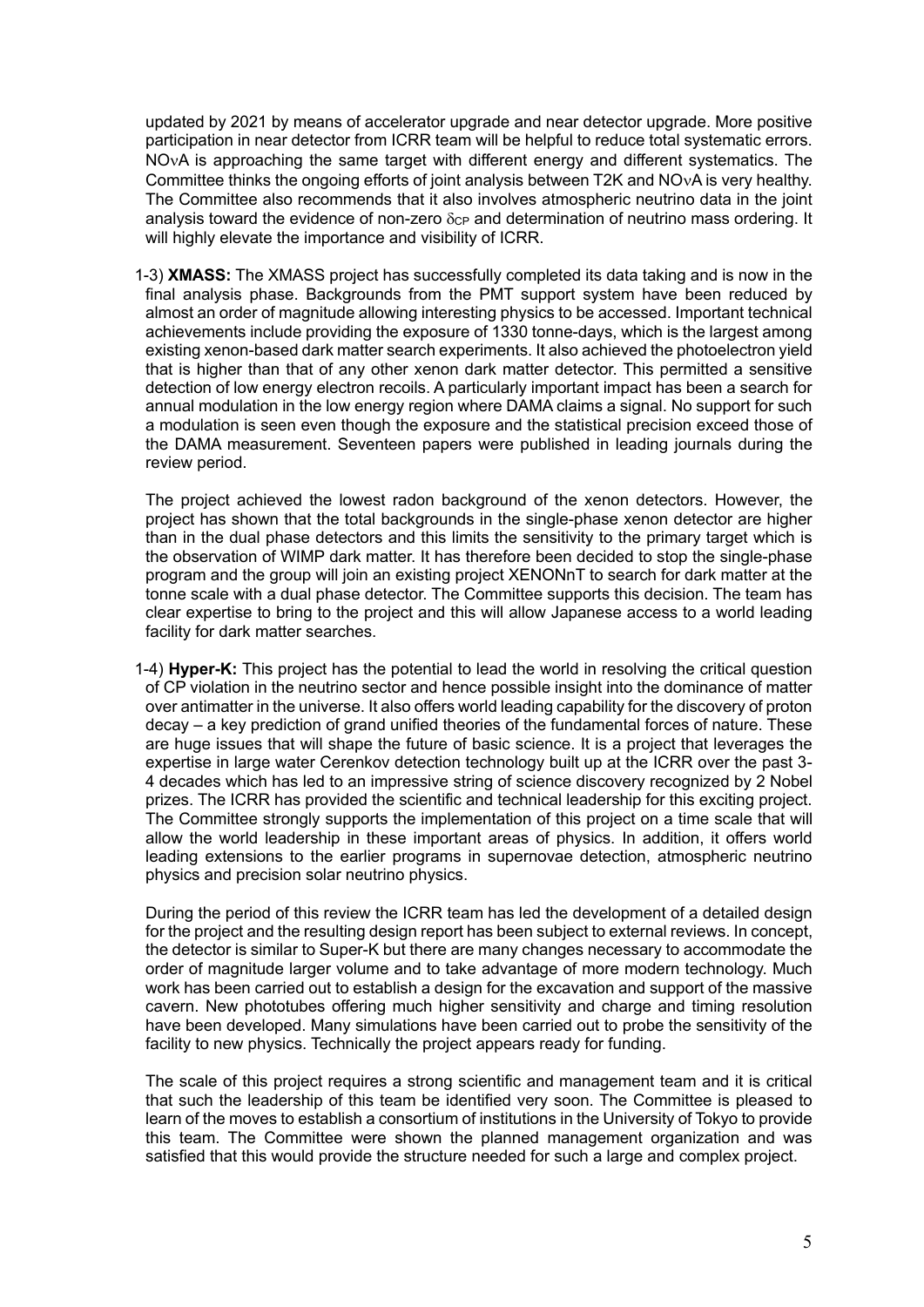### 2. High Energy Cosmic Rays

2-1) **Telescope Array:** The Telescope Array project has been initiated by ICRR scientists (Prof. Masaki Fukushima and colleagues) more than 10 years ago. It is a scientifically very successful cosmic ray observatory, and no competing instrument exists in the northern hemisphere. ICRR and other Japanese scientists have secured funding for the construction and operation of TA with its Low Energy extension (TALE) and also for its ongoing extension to TAx4. Within the international collaboration of TA, Japanese groups, led by ICRR scientists, are responsible for the surface detector array, two fluorescence detectors, and the Electron Light Source (ELS) to generate pseudo air showers for calibration, with additional contributions coming from Korean groups. The US groups of the host country have contributed to the third TA fluorescence detector, the TALE fluorescence telescope detector, and ongoing two TAx4 fluorescence telescope detectors.

We congratulate the ICRR group for their leadership role in conceiving, building and successfully operating TA, as well as for spearheading its timely extension to TAx4. TAx4 will ensure, for the first time, an approximately uniform coverage of the whole sky with two UHECR observatories, TA in the north and the Auger Observatory in the south. As it is expected that sources or source regions of UHECR can be identified by anisotropies in the arrival direction distribution of the particles, the full-sky coverage with uniform sensitivity is of key importance to make progress.

The Committee appreciates the smooth and successful transfer of leadership roles and management responsibilities in TA to a younger generation of physicists, which took place in recent years.

Scientific highlights of TA include the measurement of the cosmic ray spectrum over many decades in energy and various anisotropy studies. The strong indications for a declinationdependent shape of the suppression of the energy spectrum at the highest energies are very important and, if confirmed with higher statistics, will be a breakthrough in this research field. Related to this, the apparent anisotropies of the arrival direction distribution of UHECR, in particular the so-called hot-spot, are of central interest. Establishing these signatures, which are currently seen with a significance of about 3-sigma, beyond doubt will be the main goal of the field for the next decade.

In addition to being a world-leading UHECR observatory, TA has become a widely used test facility for R&D projects on new detection techniques and for testing prototype detectors for instruments of the next generation. The Committee regards very highly the support of ICRR of these activities that lay the ground for the future of the field.

2-2) **Tibet ASγ:** The Tibet air shower experiment started nearly 30 years ago with modest funding (JSPS Grants) in collaboration with Chinese institutions. The experiment has underdone regular upgrades over time and has produced a steady stream of scientific results, and some important discoveries. Tibet ASγ continues to operate smoothly and to produce results on a regular basis.

The highlights from recent results include measuring the diurnal anisotropy in the cosmic rays and use of the shadow in cosmic rays cast by the Sun to probe the astrophysical magnetic fields of relevance, including the coronal, interplanetary and geomagnetic fields. Clear evidence for variation in the cosmic ray deficits with solar cycle are seen and the two variants for the coronal field (potential field source surface and current sheet source surface) are studied. Indirect measurements of the interplanetary magnetic field can also be made.

An upgrade to add underground muon detectors was completed about six years ago. These detectors, using the water Cherenkov design, have now been operated for several years and provide key gamma/hadron separation in the study of astrophysical sources of gamma-ray emission. This allows Tibet ASγ to detect very high-energy (10-1000 TeV) gamma-ray sources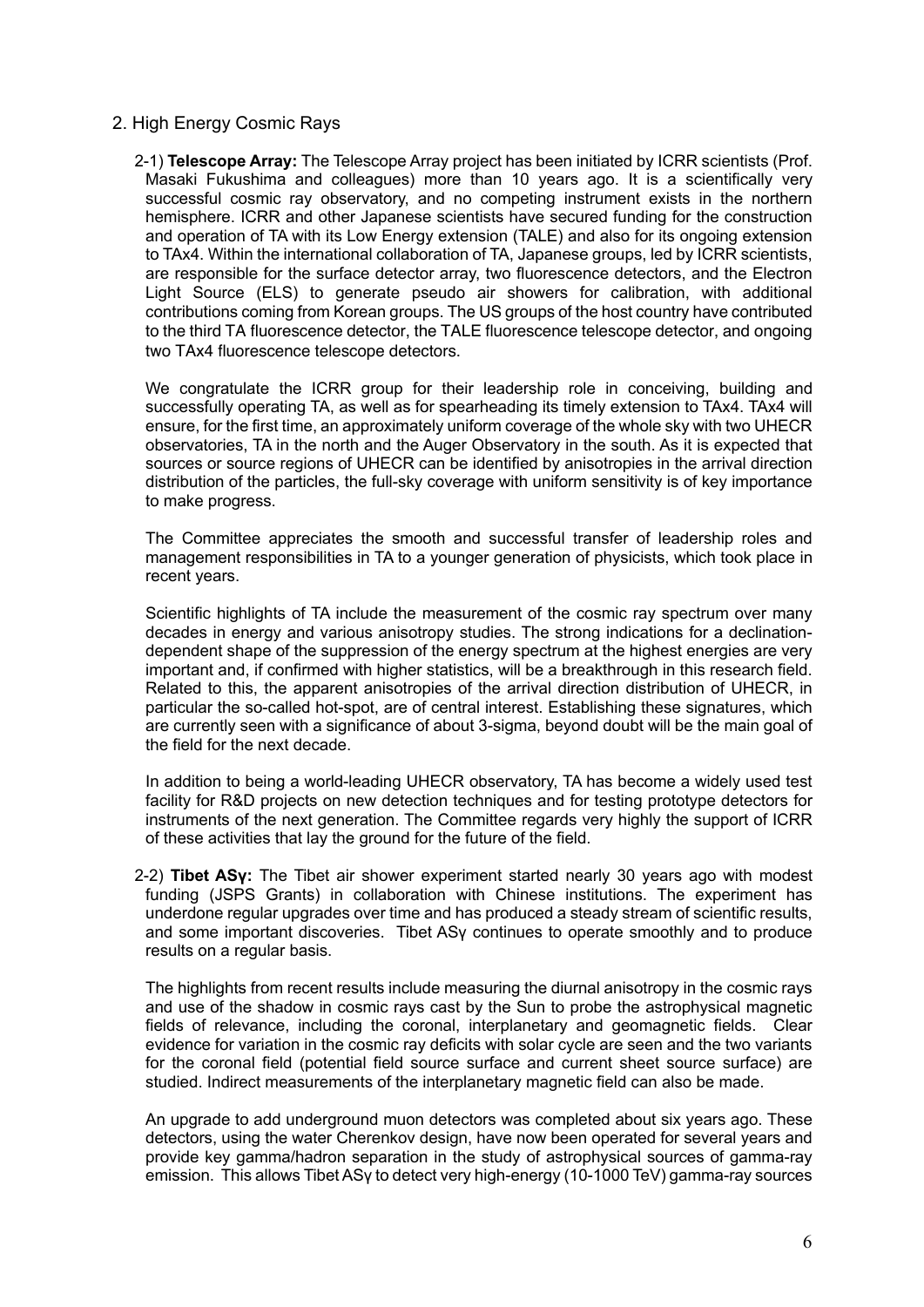using a complementary approach to imaging atmospheric Cherenkov telescopes. In addition, a dense array of air-shower core detectors permits Tibet ASγ to study the composition of cosmic rays near the knee region of the spectrum.

A highlight in the area of gamma-ray astronomy is the extension of known Galactic sources (e.g. Crab nebula and MGRO J1908) to energies of 100 TeV and beyond. Along with similar results from HAWC, these represent the first detection of astrophysical sources at energies above 100 TeV.

The Review Committee congratulates the ICRR group for being a critical participant in the successful operation of Tibet ASγ for many years and in producing a continual harvest of goodquality results relating to VHE gamma-ray astronomy, cosmic ray physics and solar physics.

We find the current scientific analyses pursued by the group to be very worthwhile and encourage this work to continue. In particular, this work includes the pursuit of spectral measurements of Galactic gamma-ray sources to the highest achievable energies and the study of separating Fe-initiated showers from proton-initiated showers with an eye towards measuring the cosmic ray composition.

2-3) **CTA:** The Japanese CTA group has been responsible for the major portion of funds, construction, and installation of four Large-Sized Telescopes (LSTs) and is expected to play the leading role in their operation and science analyses at the northern site of CTA (CTA-N) in del Roque de los Muchachos on La Palma in the Canary Islands, Spain. The responsibilities are shared with other international institutes in the LST Sub-Consortium consisting of scientists and institutions from Brazil, Germany, Spain, France, India, Italy, Poland, Croatia and Sweden. Prof. Masahiro Teshima of ICRR is the Co-PI of the Sub-Consortium.

The group has secured funding for the construction of 4 LSTs in 2016 and their construction in well underway. In fact, the first LST has been installed and is being commissioned now, well ahead of other telescopes being built elsewhere. CTA-N is scheduled to start initial operations by 2021-2022. The group plans to construct 4 more LSTs and install them at the CTA southern site (CTA-S) in Paranal, Chile. The installation is planned to be completed on a longer time scale.

The Committee regards very highly of the progress made by the LST group under leadership of Prof. Masahiro Teshima of ICRR. He has been playing the key role internationally as the co-PI for the LST sub-consortium.

The LST Array at CTA-N is expected to improve in astronomical gamma-ray detection sensitivity, angular resolution of source localization, and energy coverage, compared with astronomical gamma-ray instruments currently operating in similar energy ranges, MAGIC, HESS, VERITAS, and HAWC. The main scientific goals of CTA are to clarify the origins of cosmic rays, study high-energy phenomena around blackholes including blackholes, blackhole - neutron star merger, and neutron star – neutron star mergers, and carry out sensitive searches for gamma rays from dark matter annihilation.

Most of these research topics have long history and hence the CTA group is required to develop new methods, either or both in data analyses and theoretical interpretation. This requires many experienced scientists to be fully dedicated to the project.

2-4) **High Energy Astrophysics:** The group is very active and is making important contributions as a theoretical group to complement the experimental high energy astrophysics program at ICRR. We recommend that the group pursue both projects not directly related to the ICRR research portfolio and projects related to the major subjects of cosmic ray research of experimental groups in ICRR. The main members of the group cover the high-energy astrophysical interpretation of gamma-ray and charged-particle observations. The group is expected to contribute more to understand important cosmic-ray observational results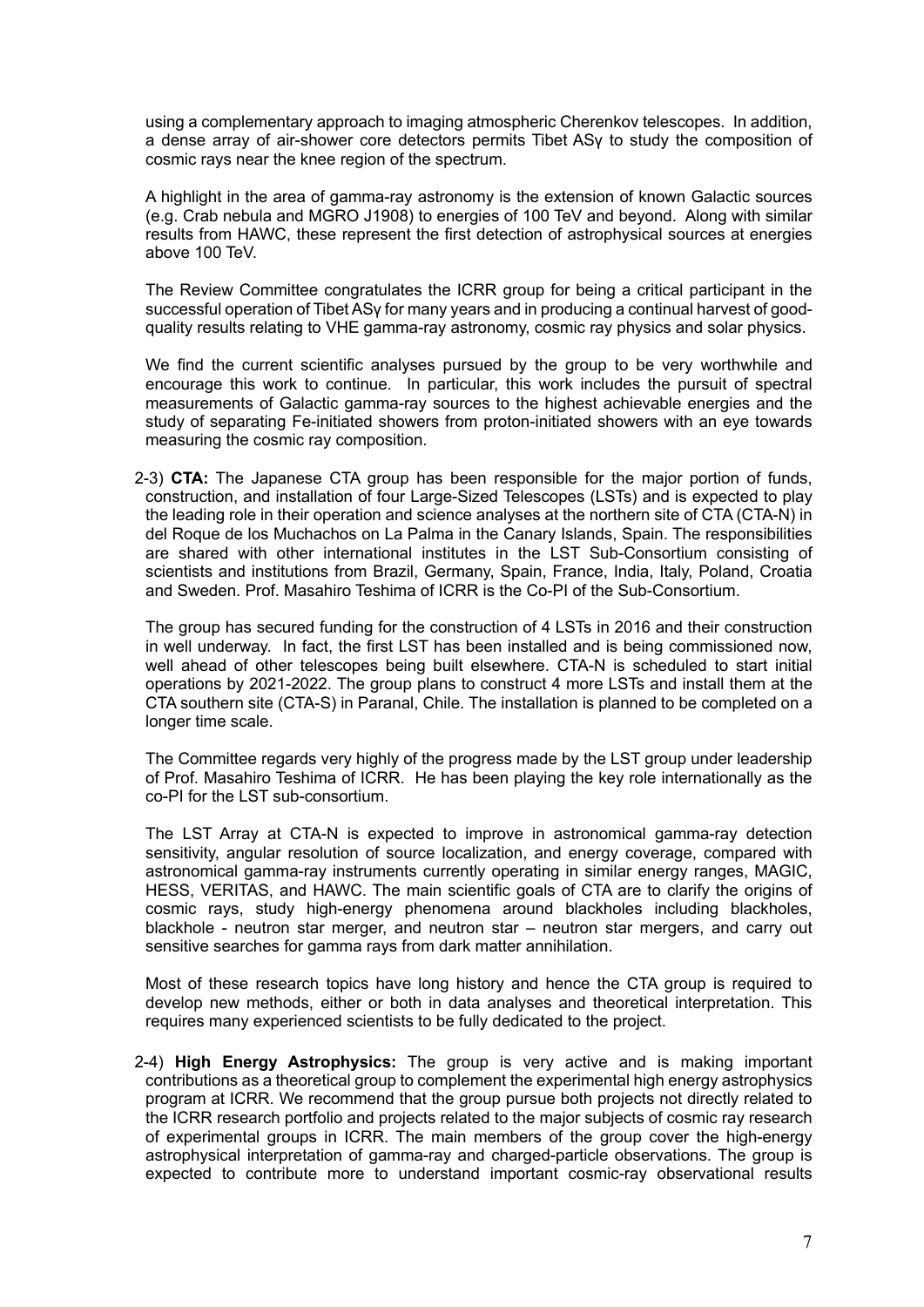including proton and nuclei spectra, which are not well understood by conventional theory (e.g. hardening of the spectra). It is highly positive that the group regularly organizes seminars of special topics and educational seminars for students in ICRR since these are excellent opportunities for young researchers to acquire advanced knowledge. Although the number of faculty is limited, the group should try to get more graduate students or post-doc researchers to enhance the group contribution, including data analysis of the direct cosmic-ray observations.

- 2-5) **Ashra:** The Ashra wide-angle telescope is an interesting concept to observe high-energy transient events and tau-neutrino induced showers using a novel technological development of image intensifiers. The first Ashra telescopes constructed in Hawaii have demonstrated the basic functionality of the concept. However, the observations are still far away from the proposed goals and are very limited to the level of conventional detectors. No substantial progress has been made since last review of ICRR in 2013. Given a limited size of the collaboration supporting this project and the corresponding manpower and resource limitations, it is hard to promote a new proposal for a continued project called NTA. In this situation, ICRR will have to follow the opinion presented in last review and to not continue efforts for further R&D and deployment.
- 2-6) **ALPACA (R&D):** The ALPACA effort aims to construct a cosmic ray/gamma-ray experiment at a high-altitude site near La Paz, Bolivia; the experiment would consist of a moderate-sized air shower array and a muon detector of the underground water-Cherenkov type.

The main scientific goals of ALPACA are gamma-ray astronomy in the 10-1000 TeV range and studies of cosmic-ray composition and anisotropy. Of particular interest is the search for PeVatrons - astrophysical sources capable of accelerating cosmic ray particles to PeV energies and above, with the goal of explaining the origin of the high-energy cosmic rays.

The initial design of ALPACA postulates an air shower array consisting of ~400 plastic scintillator detectors that cover an area of  $\sim 83,000$  m<sup>2</sup>. The muon detector would comprise an area of  $\sim$ 5,400 m<sup>2</sup>. Much of the technical know-how from the Tibet ASy experiment will be carried over to ALPACA. A prototype array consisting of approximately 20-25% of the full ALPACA experiment is being considered for deployment in the 2019-2020 period.

Simulations have been done to estimate the performance of ALPACA and to evaluate its sensitivity to various known sources, such as supernova remnants and the sources of diffuse emission from the Galactic Center region. In terms of integral gamma-ray flux, the estimated sensitivity is somewhat worse than current imaging atmospheric Cherenkov telescopes (i.e. HESS, MAGIC or VERITAS) and the air shower detector HAWC, but ALPACA would operate in a higher energy regime with best sensitivity near 100 TeV.

The Committee agrees that exploration of the southern sky by a sensitive wide-field experiment of the air shower type has strong scientific motivation, following up on the successes of Milagro, Tibet ASγ and HAWC in the northern hemisphere. We also note that a major new air shower facility, LHAASO, will be starting operation in China in the near future. A similar experiment in the southern hemisphere would have a strong scientific motivation (having access to the southern sky) and would also complement, and leverage, the large CTA-South array that uses the imaging atmospheric Cherenkov technique.

A huge community of international scientists is working towards the development of a major southern-sky wide-field gamma-ray experiment that would use the air shower technique and operate at high altitude. For example, several meetings have been held to develop the Southern Gamma-ray Survey Observatory (SGSO; see, e.g., https://arxiv.org/abs/1902.08429) concept. The SGSO collaboration is still being formed, but development of the experiment could make progress at a reasonable pace, given the scientific interest and a plausibly moderate cost. Within this context, the Committee considers that the ALPACA group needs to know the plan of the international future project, and to plan the project so as to bring out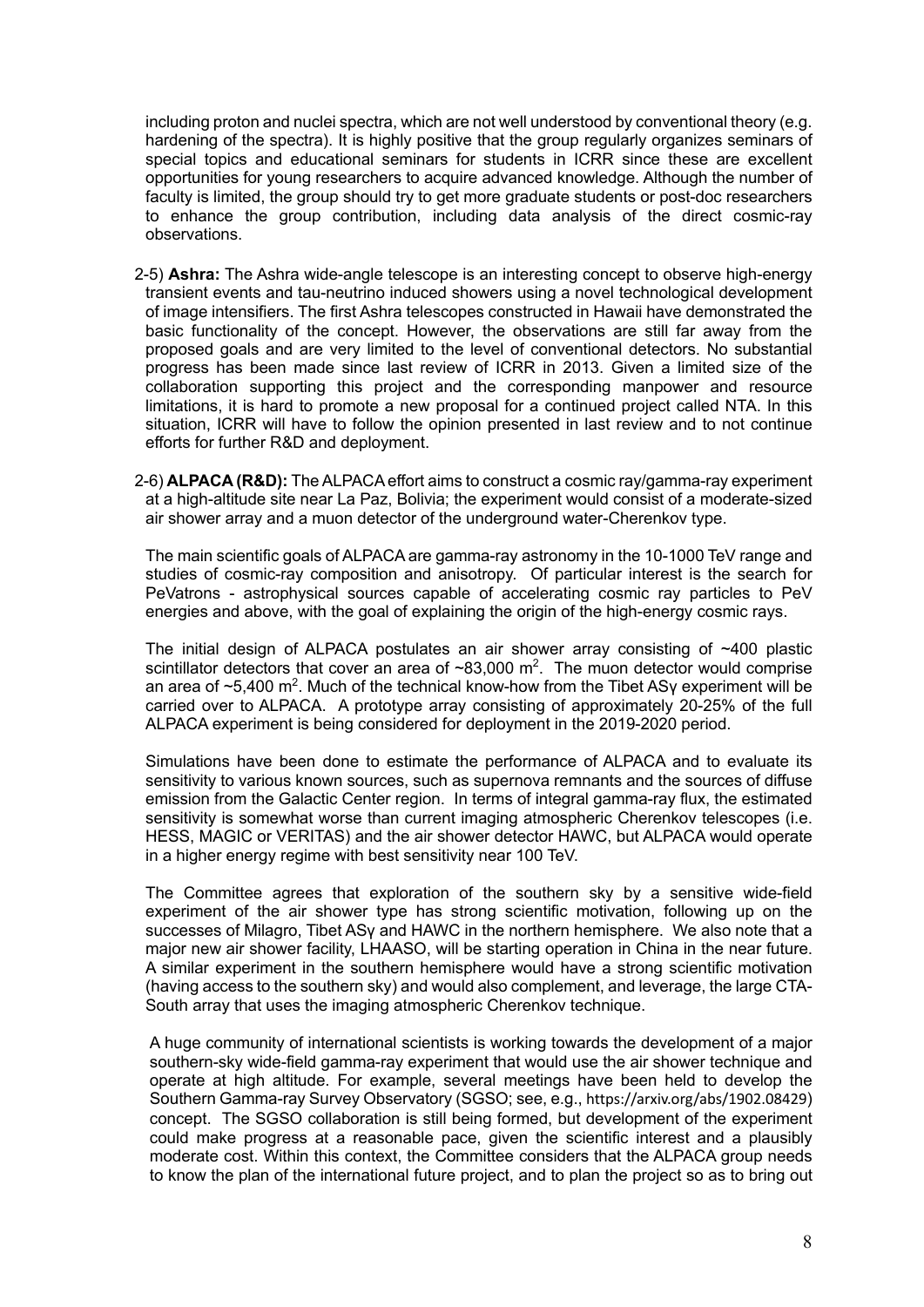the characteristics of ALPACA. There is also a need to constantly open plans to the international community and endeavor to encourage the participation of foreign researchers interested in the features of ALPACA.

- 3. Astrophysics and Gravitational Wave
	- 3-1) **KAGRA:** KAGRA is the world's first gravitational-wave interferometer constructed underground and operated with cryogenic test mass mirrors. Funded in 2010 and co-located with the Super-K neutrino detector in the Kamioka complex, the KAGRA detector has 3 km arm lengths, and is designed to reach a sensitivity of 153 Mpc (average inspiral range) to binary neutron star (BNS) mergers.

Since the last ICRR Review Committee meeting in 2013, KAGRA has completed the underground facility construction (tunnels and vacuum system), the installation of the all of the detector components, and carried out a one-month room temperature 'iKAGRA' run in the Michelson configuration (using fused silica test masses) in 2016. More recently, Initial 'bKAGRA' run was carried out April-May 2018 using sapphire test masses operated at 20 K, the first demonstration of a km-scale arm length interferometer operated in this regime.

Efforts in the past year have focused intensely on i) achieving cryogenic operation of all of the test mass mirrors and ii) commissioning the bKAGRA interferometer with the goal of joining the LIGO-Virgo 'O3' observing run in late 2019 or early 2020. The KAGRA Collaboration has the stated goal of reaching a BNS inspiral range of  $8 - 25$  Mpc by the time they join the run. At the 25 Mpc upper range, KAGRA will deliver quantifiably better sky localization of BNS mergers, particularly for the situation where only two of the three LIGO-Virgo interferometers are operating in science mode.

KAGRA management has established a Future Planning Committee (FPC) to begin planning for upgrades to go beyond the 153 Mpc current design goal. At present, a multi-stage program is envisioned. Budget or in-kind contributions for these upgrades will need to come from outside Japan to complete the upgrade program.

The Committee finds that KAGRA has made remarkable progress since the last ICRR Visiting Committee Report and wishes to congratulate ICRR and the KAGRA team on their accomplishments advancing toward a working observatory.

Among the significant accomplishments and milestones are:

- Successful excavation of the arm tunnels and detector halls
- Successful completion of vacuum system
- Suppression of floods that plagued the tunnels and experimental chambers due to seasonal flooding after snow melts in the Kamioka mountains
- Completion of installation of all detector components
- Operation of iKAGRA in a Michelson configuration
- Cool down to  $\sim$  20K of the four sapphire test mass mirrors

KAGRA has achieved these goals by relying on dedicated scientific staff combined with heavy involvement of industrial partnerships to build and install key subsystems. The addition of Y. Saito as Project Manager in the KAGRA System Engineering Office has greatly benefitted the project.

The coming year will be critical for KAGRA as it commissions the fully cryogenic interferometer and continues to 'noise hunt' and improve KAGRA's sensitivity in advance of joining in the O3 run. Good progress has been made in recent months. At the time of writing this report (late June), all major subconfigurations of the KAGRA interferometer have been locked.

3-2) **Observational Cosmology:** The ICRR Observational Cosmology Group focuses on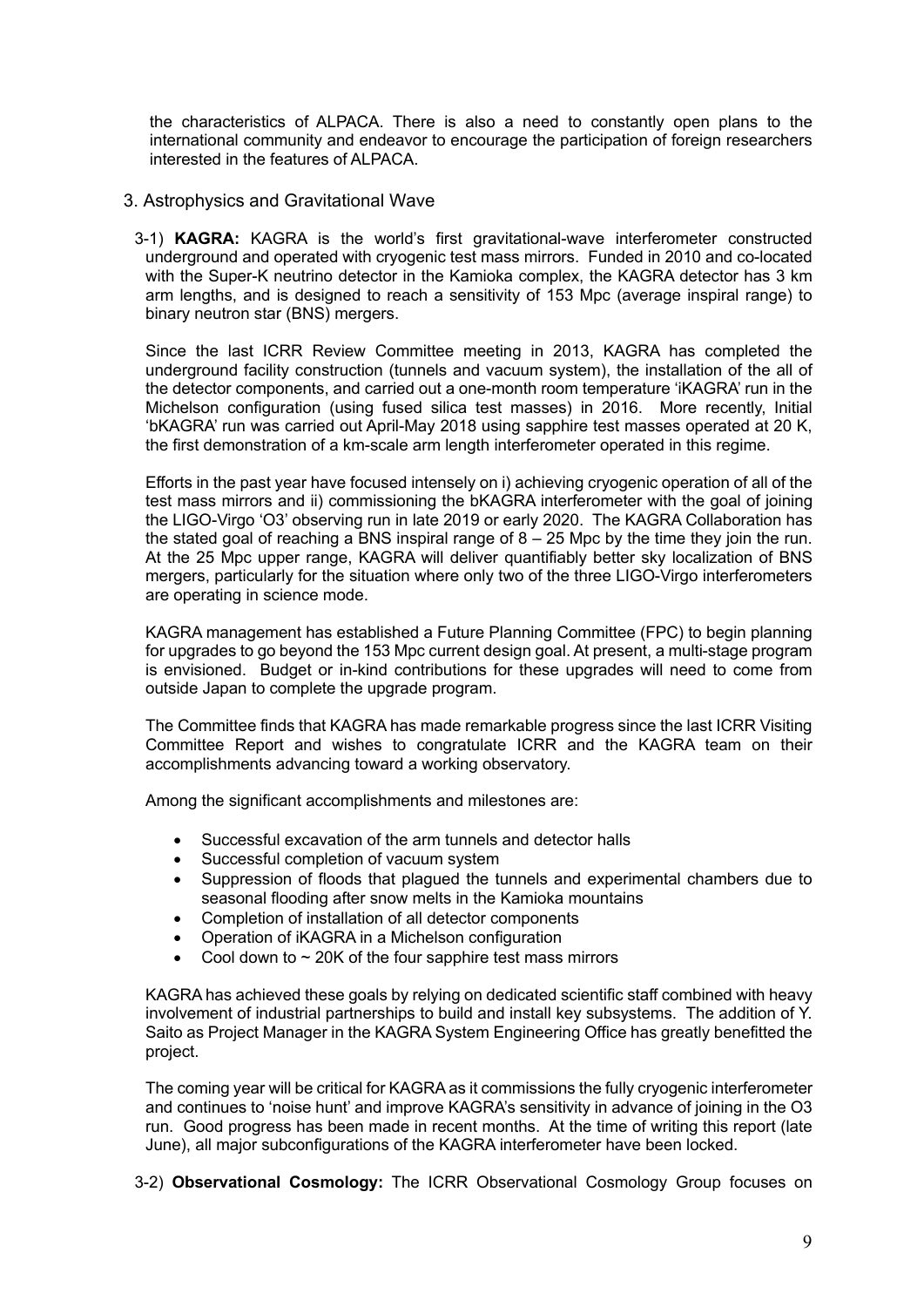studies of the early universe – cosmic re-ionization and early galaxy formation using Subaru HSC, Hubble, and ALMA telescopes. Among the primary science results in the last six years are i) precision measurements of the UV luminosity function for high redshift galaxies, ii) an understanding of the star formation rate density evolution, iii) measurements suggesting that high-z galaxies are major re-ionization sources, and iv) the galactic dust origin of the cosmic infrared background. Since the last external review, the group has formally ended its affiliation with SDSS, and is now a member of the HSC Collaboration.

The group is headed by two faculty members (one associate professor and one assistant professor) hired in the last nine years. The exciting science program places this group in high demand by students from U. Tokyo. The faculty have been recognized for their work through both national and international prizes. Four students have won U. Tokyo Science awards since 2015.

This group is making very significant contributions to the understanding of early galaxy formation through its survey of high redshift galaxies and in particular UV luminosity function measurements.

The Observational Cosmology Group is very productive for a group of its size and composition. They are the leading group in the HSC Collaboration for high-z galaxy surveys. It is particularly noteworthy that both faculty and students are being rewarded for their work through prizes and awards. Funding support appears to be very adequate for this group.

3-3) **Theory:** The group includes two staffs, several post docs and a number of graduate students. Scientific outputs of the group are excellent. The group has a high global reputation and played a leading role in some research areas such as axion cosmology, inflationary model building and SUSY phenomenology.

The group is considered to be a world-leading research group on axion cosmology, particularly on the axion dark matter produced by topological defects such as axionic strings and domain walls. This can be confirmed by the invited review on axion cosmology published at Ann. Rev. Nucl. Part. Sci (2013). There are also a number of other works which had a significant impact on the worldwide research in the related topics. Those works include the two-loop calculation of the mass splitting between the neutral and charged winos, study of the phenomenological consequences of the pure gravity-mediated SUSY breaking, study of the Migdal effect in dark matter detection, inflation model building for smaller tensor-to-scalar ratio, study of primordial black hole formation in a double inflation model and axion curvaton models, and an improved analysis of the BBN constraints on long-lived massive particles.

To summarize, scientific outputs of the theory group are excellent and impressive. The Committee recommends a continuous support on the theory group.

During the last six years, the group published 199 papers in the refereed research journals, which is an impressive record. Many of those works are of high quality, and as noticed above some of them have significant impacts on the worldwide research in related subjects.

# **III. Evaluation of graduate education, relation with universities, and public outreach**

 The spring school for university students, which began in 2012, is a good opportunity to educate young students about the activities of ICRR and also motivates participating students to advance to ICRR graduate students. ICRR graduate students are arranged in the same room for the first year of the master course and given the opportunity to have proper communication among students. The Committee understand the bachelor and graduate education in ICRR is at an active and proper level.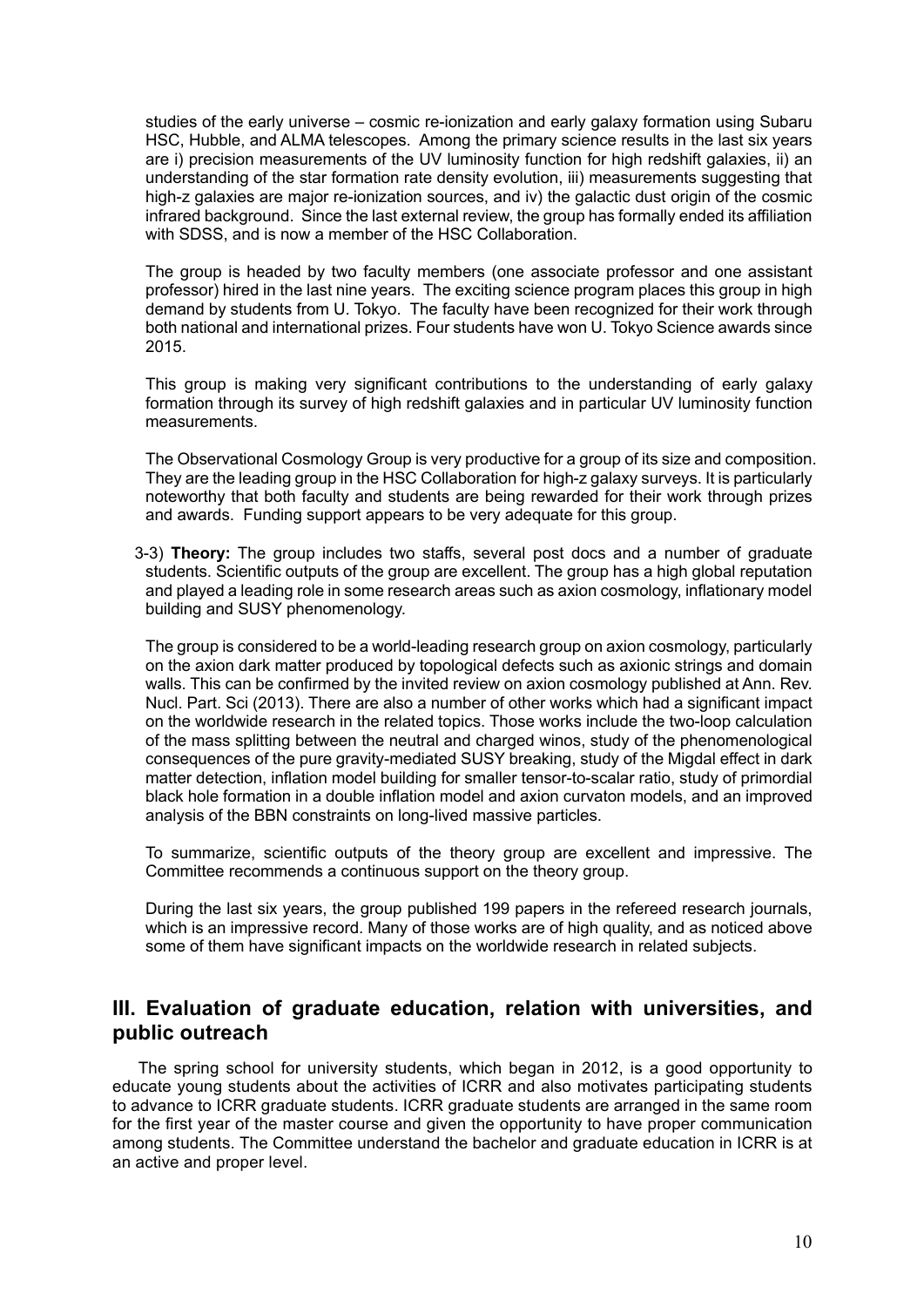The Committee is pleased with the number of graduate students in the ICRR Masters and Doctors courses. The Committee thinks that it is desirable that the students who belong to the graduate school can find a job in a company. In these cases, also, the Committee thinks that it is appropriate to go out to society after obtaining a master or doctoral degree.

ICRR continues to conduct appropriate joint use and joint research activities as an Inter-University Research Center. Since 2012, the Committee highly appreciates that ICRR continues to operate more than 100 joint use projects annually. In addition, ICRR continues to work, accepting many researchers from overseas such as Kamioka Observatory and KAGRA Observatory. This activity is appropriate as an International Joint Usage/Research Center recognized from 2019. The Committee expects appropriate laboratory operation, such as utilizing the system to feed back the user's opinion in the future.

ICRR has several observation facilities. They are contributing to the achievement of research results by participating in ICRR projects. The Committee will evaluate their activities. Furthermore, not only contribution to the project of ICRR but also that providing the facilities to a group of several universities in Japan and achieving scientific results is a point that can be evaluated as a university joint use base. In particular, Akeno Observatory supports as observation facility of group of Tokyo Tech and Chubu University, and Norikura Observatory is promoting research from various universities utilizing high altitude environment other than cosmic ray research. And their activities should be evaluated. The Committee hopes that such academic research groups will produce interesting results.

The Committee thinks there is no problem with ICRR's public relations activities. Many citizens have a great interest in the research activities of ICRR, and the public's attention to various events is high, as Dr. Kajita received Nobel Prize. The Committee believes that ICRR's PR activities are adequately meeting the public's expectations.

## **IV. Recommendations**

### **A. Evaluation of fund requests and resource managements**

Some projects started small by 1-2 faculties and a few postdocs supported by modest grants. A few grew big through their heroic efforts and succeeded to win hundreds of million yen (a few million US dollar equiv.). Even when collaboration membership become international and grew past 50, there are cases that the projects have been operated without clear management structure. As Hyper-K will be a huge project as for the budget, schedule and the number of the members, the Committee feels that this "tradition" needs to be changed. The Committee think that it is necessary to identify candidates with adequate science background for the project management and system's engineering and secure positions appropriate for them.

Super-K, Hyper-K and KAGRA are now three major projects at ICRR. Other plans are being implemented at competitive costs and various funds, but since these three major projects require large construction and operating costs, ICRR needs a large budget request directly to the government.

The Hyper-K project is a natural extension of the brilliant achievements of neutrino physics in ICRR, and the Committee supports its realization and the plan is well prepared. However, in terms of budget, even when compared to the overall budget of ICRR, it is necessary to make a large budget request (increased by an order of magnitude). For this reason, the Committee recommends that it is important to appeal to scientists from a wider range of fields about the scientific importance of Hyper-K and to gather broader support from the public.

In particular, with regard to Super-K, the Committee urges strongly that the government should continue to support Super-K until at least the time Hyper-K is put into operation, as important projects such as T2K and SK-Gd can be carried out.

As for the project management, the Committee has a high opinion of the project management in the Super-K collaboration. This success may be indebted to one individual who worked in the collaboration. Hyper-K is larger in all regards than Super-K and requires various agreements on funding and management with international agencies. The Committee recommends the Director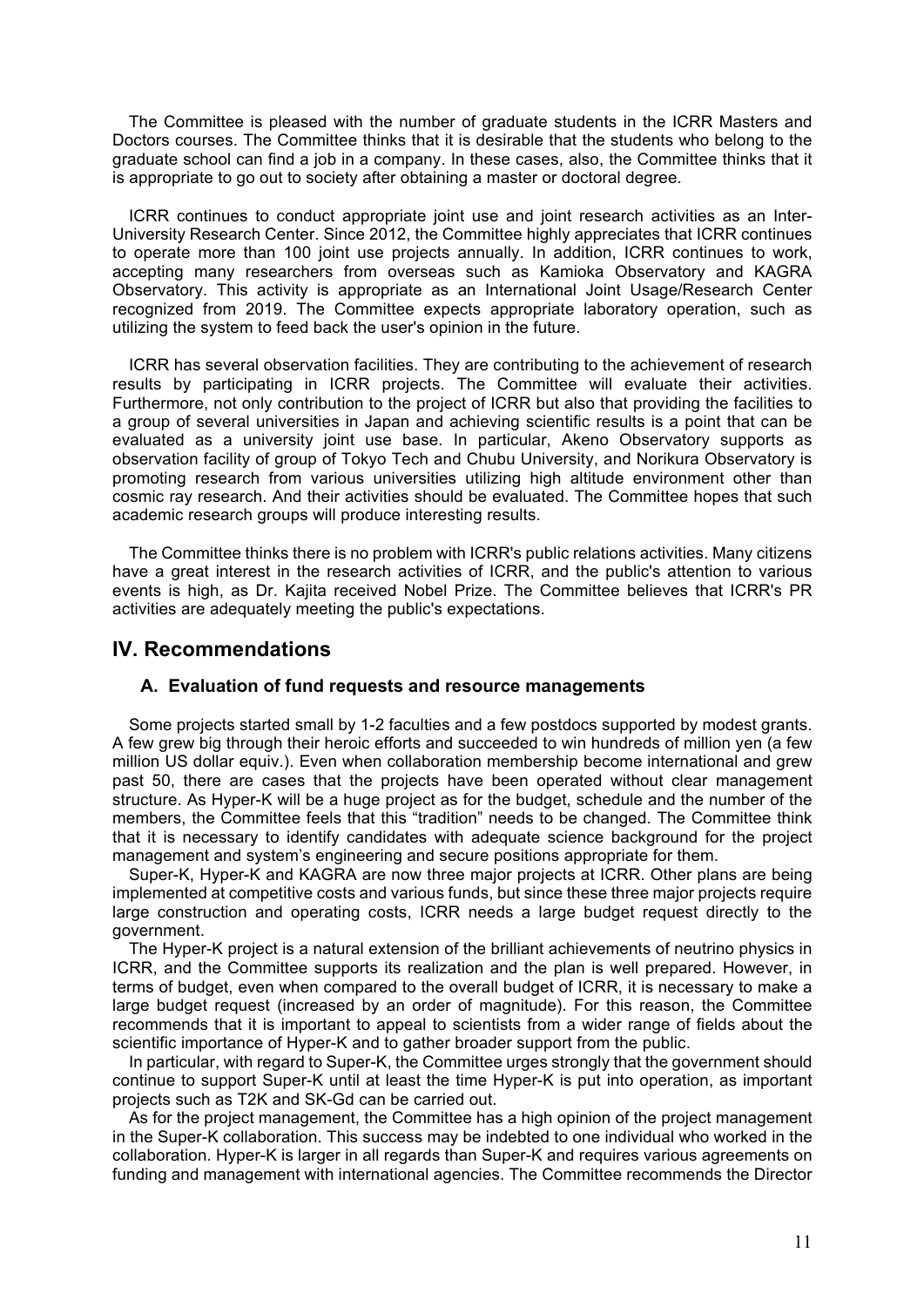of ICRR to identify candidates for such works and find an appropriate position at this stage of Hyper-K.

KAGRA is about to commission its first cryogenic operation stage (bKAGRA). In latter half of 2019 or early 2020, it will begin the observation run. Although ICRR hosts the collaboration, key members are scattered in ICRR, KEK, NAOJ, Kamioka, as well as outside of Japan. In the near future, KAGRA will move from construction to operation. Along with that, it seems necessary to readjust the division of roles of each research institution, but it is important to build a closer cooperation system in the future.

## **B. Young Researchers**

In interviews with young researchers, there are several points where it would be good for the Committee to make recommendations specifically to the ICRR. There are several projects in ICRR, but for graduate students and young researchers, there may be little interaction with researchers outside the group to which they belong. Although the research group's site seems to be far apart, it is important to engage in research with a broad perspective while young. For this reason, some sites seem to continuously need to hold seminars that researchers from ICRR and other universities join. In addition, once or two times a year, ICRR needs an opportunity for a general discussion, and such a meeting should be recommended to include graduate students and young researchers.

For the participation of young researchers from overseas, postdoctoral recruitment from October should be taken into consideration. In addition, some young researchers had the impression that formal procedures have been not correctly announced regarding the acceptance of students from other universities. The participation of graduate students from other universities is valuable to ICRR, and students can receive education in an environment that cannot be experienced without ICRR. The Committee thinks that it is good to have an announcement of appropriate graduate student acceptance.

The number of female researchers in ICRR is still small. The Committee thinks that the ICRR should elevate its research institute in this regard and announce its stance on tackling the gender issue.

## **C. Engineer support**

At the time of the previous external evaluation, a recommendation on engineer support was made. Some answers from the director, Dr. Kajita, were given in additional interviews. However, the Committee will continue to recommend that it strives to hire advanced engineers and technicians. In particular, in order to smoothly promote international cooperation such as Hyper-K and KAGRA, the Committee thinks that it is indispensable to acquire staff who can communicate in English and can also develop and operate creative technologies. In order to do this, the Committee thinks that it is important to set up a post that allows a high level of salary for technical staff.

## **D. Individual projects/ programs**

### **Super-K & T2K:**

The Committee recommends that the operation of both T2K and Super-K continue through the construction phase of Hyper-K. This will allow a timely study of the systematic effects to be measured by the new near and intermediate detectors, thus improving further the T2K results, but more critically, it will maintain the expertise in detector operation and analysis for the exploitation of Hyper-K. Loss of this expertise would be a serious setback to the Hyper-K program.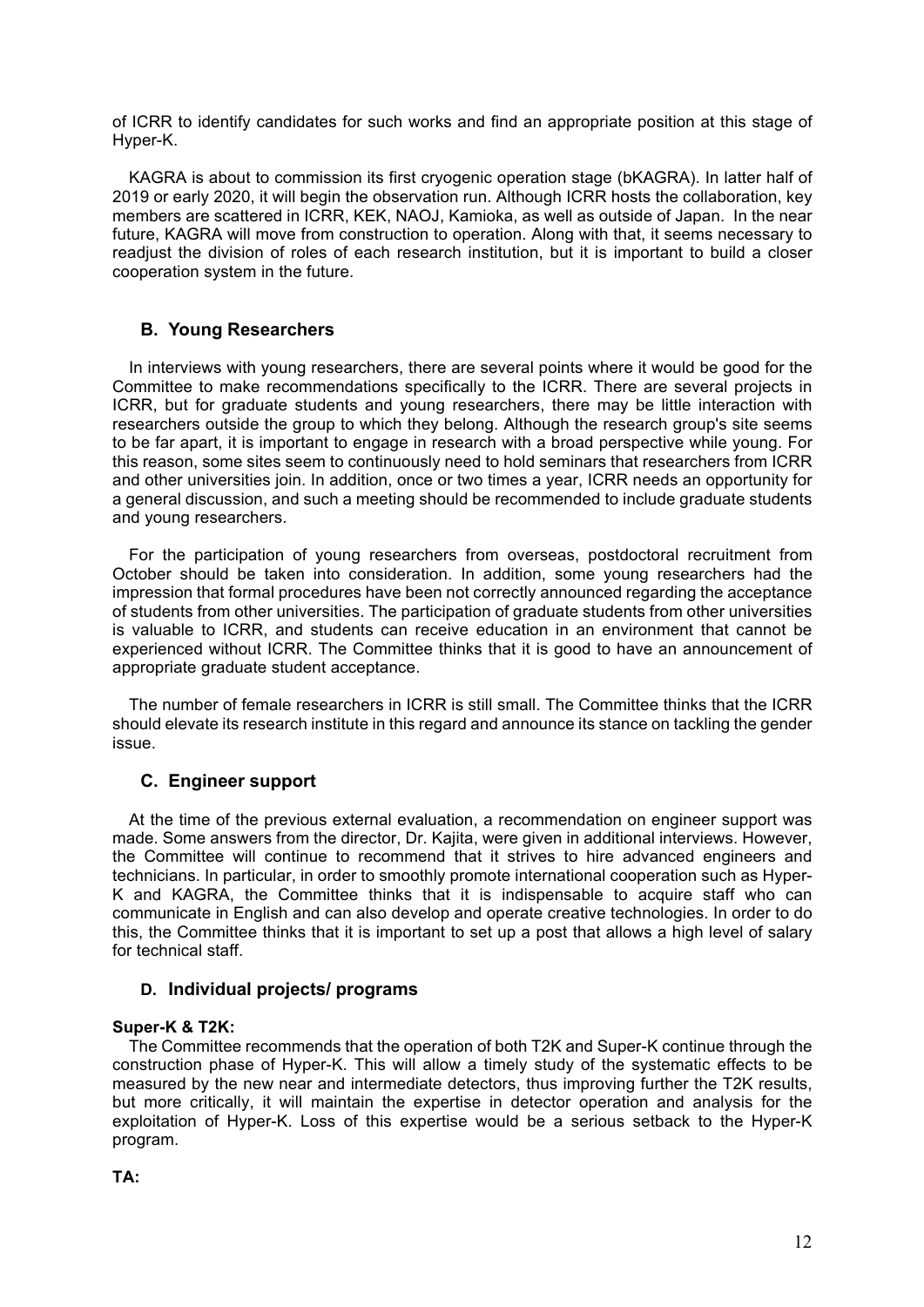The Committee recommends the ICRR leadership to support the TA activities with high priority to ensure the completion and continuous operation of TAx4.

Central aim of the next years should be the collection of high statistics of cosmic ray showers at highest energies (TAx4) to obtain an independent, large-statistics data set for anisotropy studies.

High priority should be given to the continuous operation and data analysis of fluorescence detectors for both energy calibration and mass composition measurement (including an update of energy scale).

High priority should be given to thorough study of systematic uncertainties and their relation to the significance of various findings of anisotropies.

Interaction and cross-calibration with the Pierre Auger Collaboration should be continued and extended with the aim of reliably comparing and interpreting the data of both detectors.

Strong efforts should be made to attract master and doctoral students for data analysis to increase the manpower for data analysis and fostering a new generation of cosmic ray scientists.

#### **Tibet ASγ:**

We understand that the running costs for Tibet Asγ are moderate and hence, given the significant investment already and generally smooth operations, we encourage the ICRR group to continue involvement in the experiment and to continue the scientific results. However, given the recent upgrades made to the HAWC detector in Mexico and the upcoming operation of the LHAASO experiment in China, ICRR should carefully consider the future of Asy, including the end of the experiment, when the sensitivity of LHAASO significantly exceeds that of Tibet Asγ.

#### **CTA:**

The Committee recommends the ICRR leadership together with MEXT and the Japanese CTA consortium to find a framework or an administrative structure to facilitate participation of university-based scientists and graduate students in long-life international collaborations like CTA. Such structures exist in Europe (MPI, CNRS, INFN, etc.) located on or near university campuses. US universities have created research professorships and mechanism to minimize teaching duty of faculty members for a limited period.

The enthusiasm carried by the current Japanese CTA consortium needs to be handed down to next generations. Following thoughts by Committee members may be applicable:

- Nurture future leaders by enhancing their international visibility
- Intensify efforts to recruit talented students in all universities

#### **ALPACA:**

Although moderate in cost (~\$5M) and making use of much of the know-how from Tibet ASγ, the ICRR Executive and related community groups should carefully consider the future prospects of ALPACA in the era of a larger southern air shower experiment being considered by an international group of scientists. ALPACA group must also consider the report from the future planning Committee of ICRR. Then as mentioned before the Committee considers that the ALPACA group needs to know the plan of the international future project, and to plan the project so as to bring out the characteristics of ALPACA. There is also a need to constantly open plans to the international community.

#### **KAGRA:**

The successful commissioning and scientific operation of KAGRA must remain as the top one or two highest project priorities for ICRR in the coming five-year period. KAGRA has increased its staff over the past few years, but the Committee believes it is not yet at a level necessary to ensure KAGRA's scientific success. While the scientific staff levels are likely sufficient, further staff - particularly dedicated engineers and technicians - will be needed to successfully carry out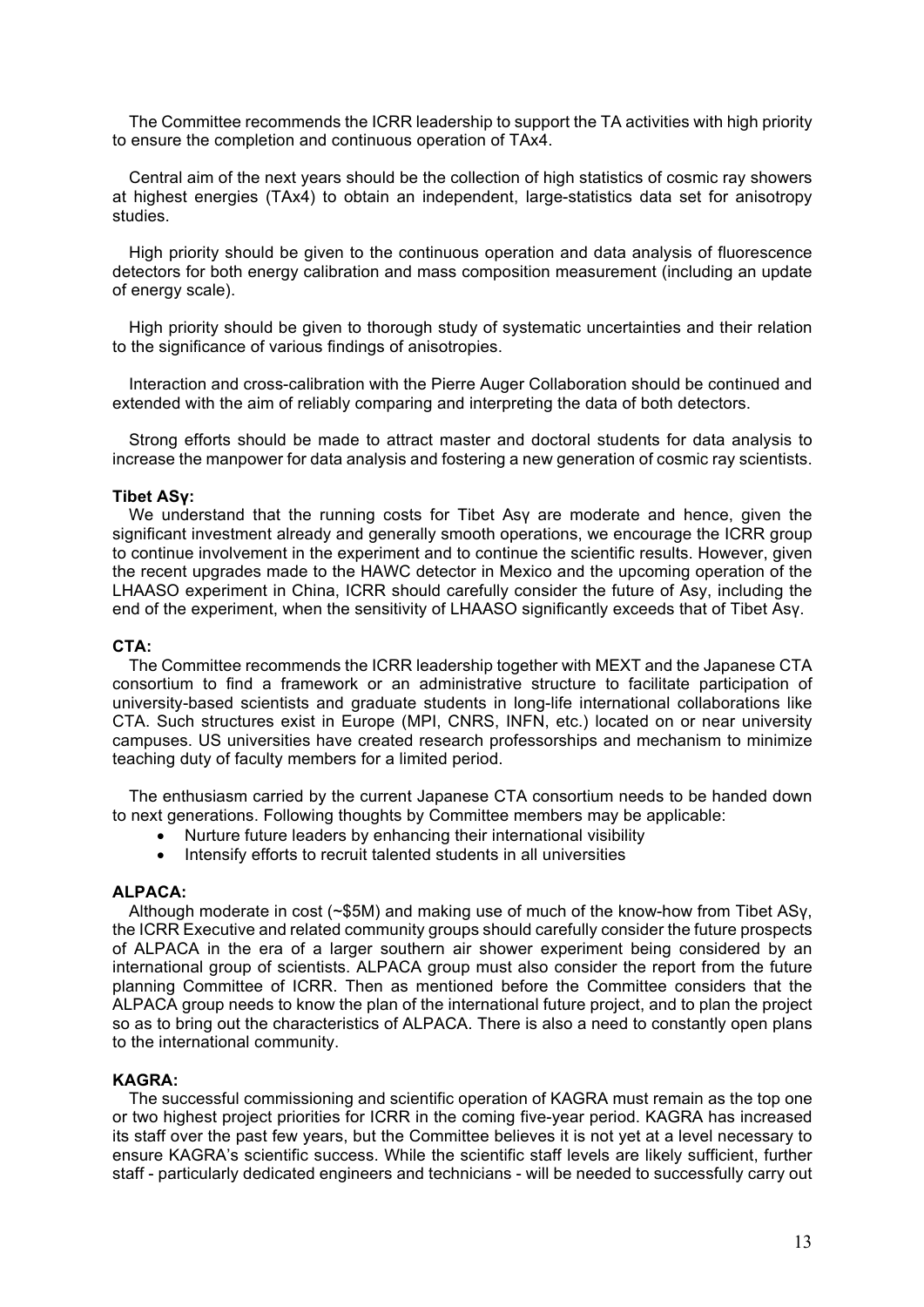#### KAGRA commissioning program.

To meet the KAGRA O3 sensitivity goal, the Committee strongly encourages the continuation and expansion of scientific exchange programs with LIGO and Virgo to enable 'commissioning knowledge transfer' among the three projects. This should be done as rapidly as possible given the limited time until O3 begins.

ICRR hasn't yet developed a robust plan for KAGRA Observatory operations. The model currently adopted by KAGRA – observing shifts by scientific staff – can likely be maintained for the short O3 duration of a few months, however it is unsustainable for longer durations runs expected in the future.

#### **THEORY GROUP:**

The Committee encourages to continue the active collaborations with the IPMU theory group. The Committee also recommend to strengthen the communication with some of the experimental groups at ICRR, particularly with the Hyper-K and KAGRA groups.

## **Acknowledgments**

 The 2019 External Review Committee extends sincere thanks to the Director Professor Takaaki Kajita, Professor Masato Shiozawa, ICRR staff and students for sparing much time and effort for this review. Without their cooperation, the review process would have been more difficult and painful. The interviews with young researchers, in particular, showed the ICRR's free and dynamic research environment. Thank you very much for their participation in our discussions. The Committee wishes that this report will prove useful for ICRR in formulating strategy to secure funds and in allocating resources to carry out its world-class research projects.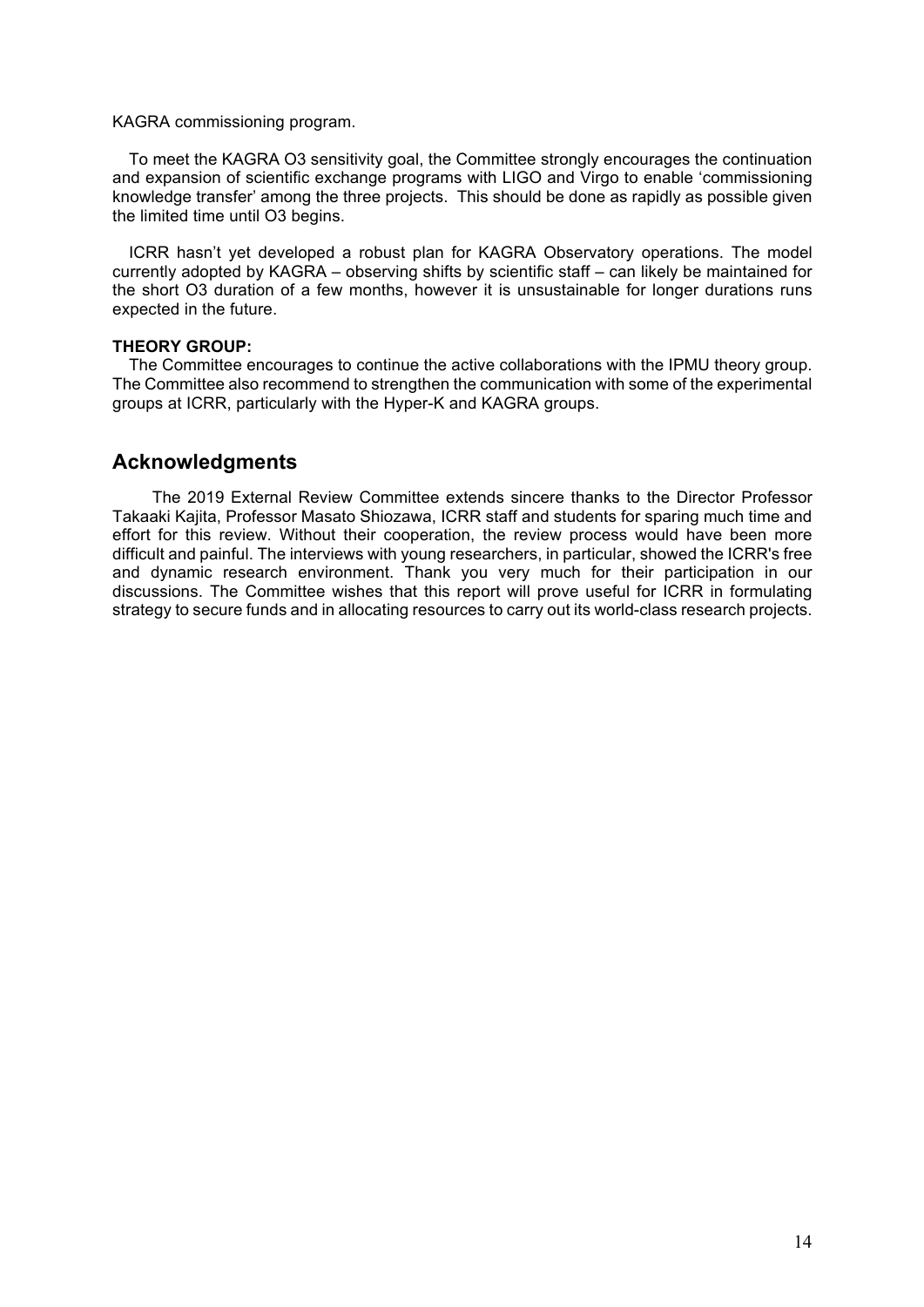# Appendix I: External Review Committee members

Kiwoon Choi, Professor of Institute for Basic Science;

Ralph Engel, Professor of Karlsruhe Institute of Technology;

Kunio Inoue, Professor of Tohoku University;

Tsuneyoshi Kamae, Professor emeritus of the University of Tokyo;

Shoken Miyama (chair), Professor (Special Appointed) of Hiroshima University;

Rene Ong, Professor of UCLA;

David Reitze, LIGO Executive Director;

David Sinclair, Professor of Carleton University;

Shoji Torii, Professor emeritus and Distinguished Guest Research Professor of Waseda University.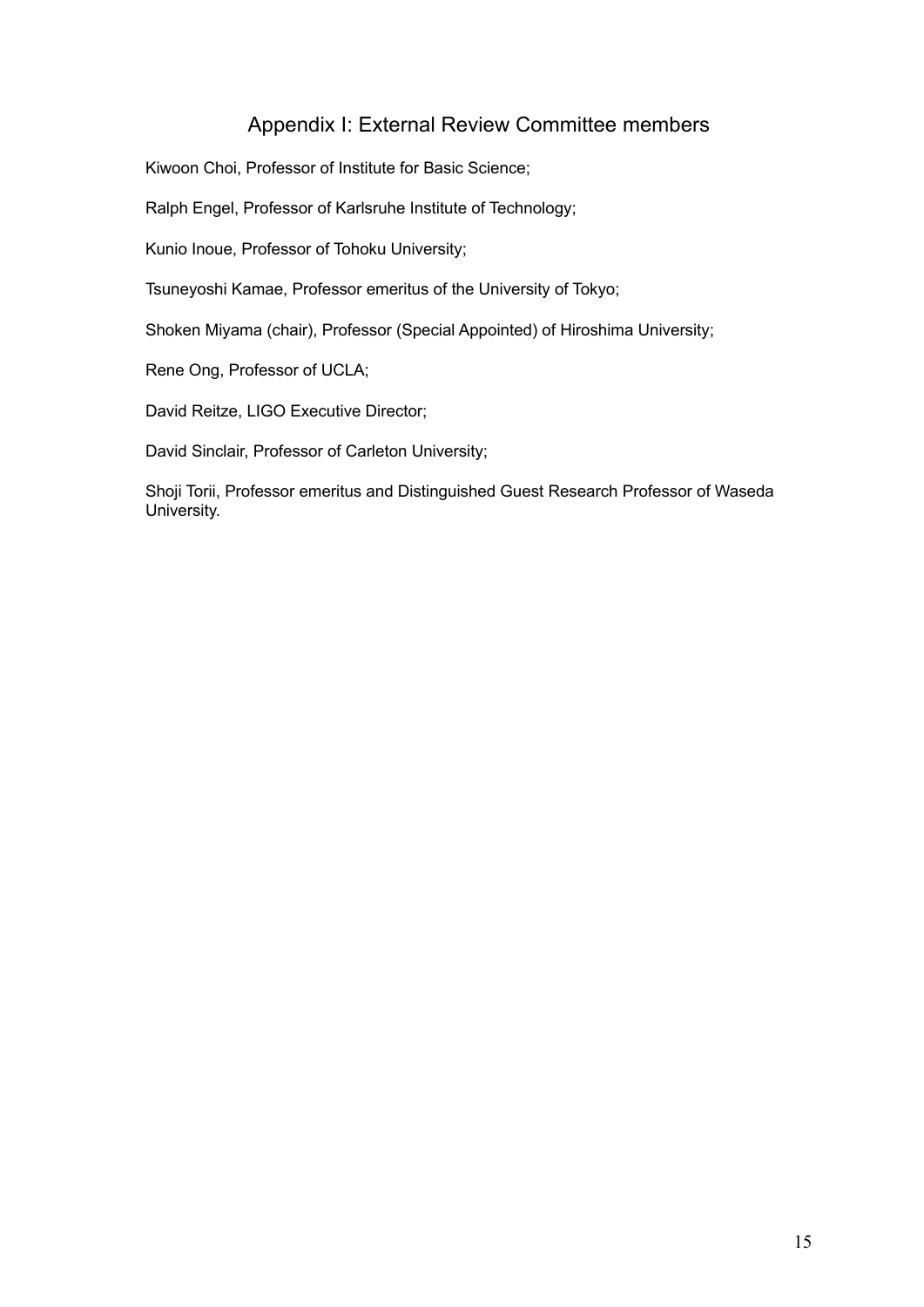## Appendix II: ICRR External Review 2019 meeting agenda

• Wednesday 15 May 2019

|  | 09:15-09:30 | Leave the hotel |
|--|-------------|-----------------|
|--|-------------|-----------------|

- ・ 09:30-10:00 Coffee
- 10:00-10:30 Review Committee: Discussion (Closed session)
- 10:30-11:00 Introduction of ICRR Takaaki Kajita
- 11:00-11:30 Super-K Masayuki Nakahata
- 11:30-12:00 T2K Yoshinari Hayato
- ・ 12:00-13:30 Lunch
- 13:30-14:10 Hyper-K Masato Siozawa
- 14:10-14:30 XMASS Shigetaka Morivama
- 
- ・ 14:30-15:00 Coffee Break
- 15:00-15:40 KAGRA Masatake Ohashi
- ・ 15:40-16:10 Observational Cosmology Masami Ouchi
- 16:10-16:40 Theory Masahiro Kawasaki
- ・ 16:40-17:10 Review Committee: Discussion (Closed session)
- 17:30-19:30 Dinner (Reviewers and ICRR faculty members)
- ・ 19:30-20:00 Return to hotel
- Thursday 16 May 2019
- ・ 09:15-09:30 Leave the hotel
- ・ 09:30-10:00 Coffee
- 10:00-10:30 Telescope Array Telescope Array Hiroyuki Sagawa
- 10:30-10:50 Tibet AS-gamma Masato Takita
- ・ 10:50-11:00 ALPACA (R&D) Masato Takita
- ・ 11:00-11:40 CTA Masahiro Teshima
- 11:40-12:00 Ashra (R&D) Makoto Sasaki
- ・ 12:00-13:00 Lunch with young scientists
- ・ 13:00-14:00 Review Committee: "Interviews with young scientists"
- ・ 14:00-14:30 High Energy Astrophysics (theory) Katsuaki ASANO
- ・ 14:30-14:50 Interim report from COSMIC RAY RESEARCHERS CONGRESS (CRC)
- for Japanese strategy on astro-particle physics Shoichi Ogio
- ・ 14:50-15:10 Report from the future planning Committee of ICRR

Masayuki Nakahata

- ・ 15:10-15:40 Review Committee: Discussion & Coffee Break (Closed session)
- ・ 15:40-17:30 Review Committee: "Interviews with Director/SK/HK/KAGRA/TA/Tibet AS-Gamma"

| - Interview with Director               | Takaaki KAJITA            |
|-----------------------------------------|---------------------------|
| - Interview with project SK             | Masayuki NAKAHATA         |
| - Interview with Project HK             | Masato SHIOZAWA           |
| - Interview with Project KAGRA          | Ohashi, Tagoshi, Uchiyama |
| - Interview with project TA             | Hiroyuki SAGAWA           |
| - Interview with Project Tibet AS gamma | Masato TAKITA             |
|                                         |                           |

- 17:30-18:00 Review Committee: Discussion (Closed session)
- ・ 18:30-20:00 Dinner (Reviewers and division leaders)
- 20:00-20:30 Return to hotel